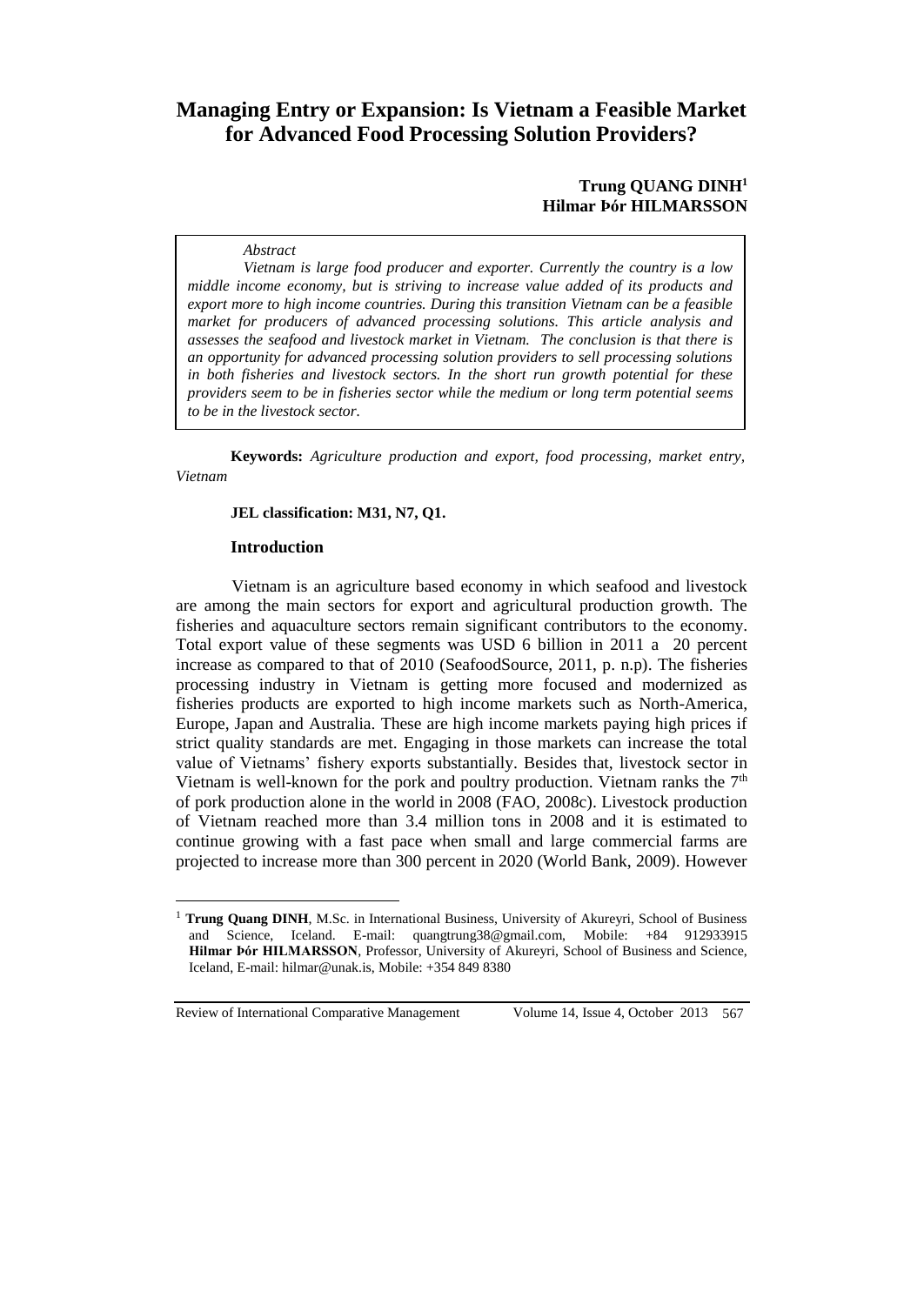the processing industry in livestock sector is still limited due to the traditional purchasing characteristics of Vietnamese people. Buying fresh meat after slaughtering from wet market is still practiced by 86 percent of Vietnamese people. Vietnamese people do not have habit buying processed food from supermarkets, convenient store etc. However, this habit is gradually changing and it was estimated that distribution channels like supermarket, hypermarkets, departments store rose 20 percent in the period of 2007 - 2012 and it is likely to continue rising at the same rate in the next coming years (GAIN, 2008). This will encourage further processing for livestock products e.g. steaks, packaged meat, canned food, sausages etc. when they are distributed in these channels. The aim of this article is to explore the market potentials and feasible market entry and expansion modes for international companies who wish to provide advanced solutions in food processing industry in Vietnam. This article focuses preliminarily in fisheries and livestock industry. The article is structured as following: the first part is introduction section, followed by the methodology of this research. The third section is market potentials and market challenges analysis in fisheries and livestock sectors. The forth section will focus only on fisheries sector and characteristics of Vietnamese fisheries processors. The fifth section is conclusion.

# **1. Methodology**

The methodology used for this research is online survey. After assessing the market potentials the authors decided to focus on fisheries sector since this sector signals substantial opportunities for advanced solutions and equipment manufacturers to immediately provide their services and products to this market segment. The survey aims to understand better the market niche, market behavior and targeted to those companies who financially can afford to import advanced food processing solutions and equipment. A set of questionnaire were sent to a group of top 22 shrimp and catfish processors. These companies were selected based on their export value. The size of these processors ranges from US\$ 30 million to US\$ 126 million (catfish) and US\$ 50 million to US\$ 257 million (shrimp) export value in 2010 (VASEP, 2010).

Secondary data for this research is obtained through various documents e.g. research reports, company annual reports, books, and peer reviewed articles. Secondary data is collected from both internal and external sources. Internal company sources provide information to understand better the selected processors regarding their characteristics, production capabilities, and their operation etc. This data include annual reports from relevant departments in the companies e.g. accounting department, exporting department, brochures and product catalogues. External sources for secondary data in this research are for example research reports in related fields i.e. fisheries sector, food processing industry and these documents were collected from e.g. FAO, World Bank and VASEP etc.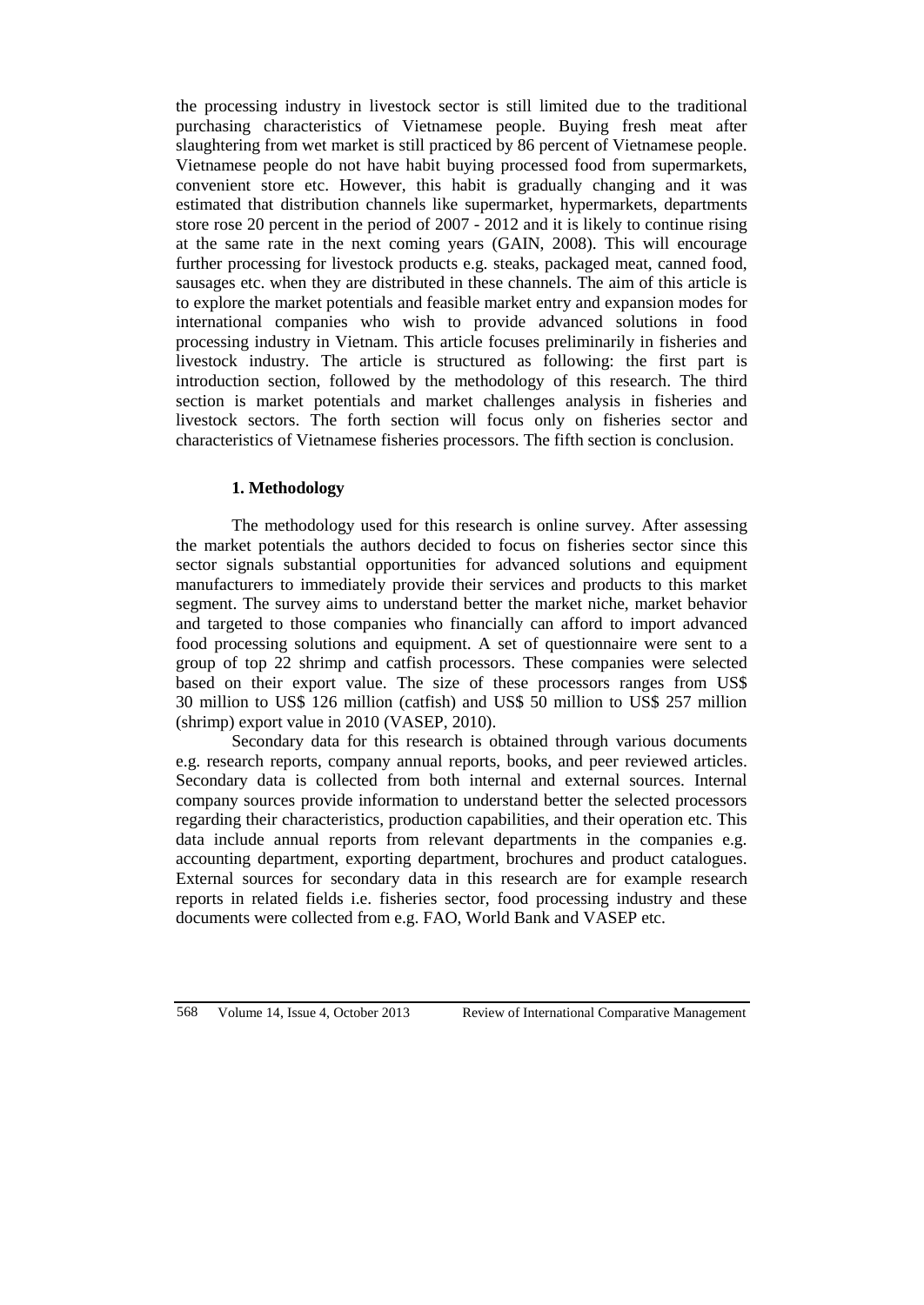#### **2. Market potential and market challenges**

#### **2.1 Livestock sector (pork, poultry, and red meat)**

The livestock industry is very important to the Vietnamese rural area economy. It accounts for 27 percent of agriculture's contribution to national GDP, about 6 percent of total GDP (World Bank, 2009, p. 1). However, livestock production is fragmented and mainly conducted by small-scale households. There are about 11 million household producers who are small-holders owning from 1 – 20 pigs and/ or  $1 - 200$  poultries, more than 110 thousand farms are small-scale commercial farms and about 6 thousand farms are large-scale commercial. These small-scale households are producing 65 percent of the whole white meat (poultry and pork) in Vietnam in 2008 (see table 1). For poor households, livestock is a major source of food and means to save and accumulate capital. Livestock can also provide draught power (bio-gas), transport (buffalo, cow) organic fertilizer and ready source of household cash. Obviously livestock production plays an important role in Vietnam´s agriculture sector which generates jobs and income for 70 percent of the whole population. However, according to World Bank (2009) numbers of small holders are projected to decrease by 18 percent in 2020 and small and large-scale commercial farms are estimated to increase 308 percent and 350 percent respectively (see table 1).

|                                                                                                    | 2008                     | 2020                              | Projected<br>Growth $(\% )$ |
|----------------------------------------------------------------------------------------------------|--------------------------|-----------------------------------|-----------------------------|
| A. Structure of poultry and pig                                                                    |                          |                                   |                             |
| production (number of farms)                                                                       |                          |                                   |                             |
| <b>Smallholders</b>                                                                                | 11,000,000               | 9,000,000                         | $-18%$                      |
| <b>Small-scale Commercial Farms</b>                                                                | 110,368                  | 450,000                           | 308%                        |
| Large-scale Commercial Farms                                                                       | 5,800                    | 26,100                            | 350%                        |
| <b>B.</b> Domestic meat production and                                                             |                          |                                   |                             |
| Imports (000mt)                                                                                    |                          |                                   |                             |
| Pork and poultry meat                                                                              | 3,190                    | 5,140                             | 61%                         |
| Red meat                                                                                           | 300                      | 400                               | 33%                         |
| Net meat imports (mt)                                                                              | 120                      | 280                               | 133%                        |
| Total meat                                                                                         | 3,610                    | 5,820                             | 61%                         |
| C. Share of pork and poultry meat                                                                  |                          |                                   |                             |
| production (000mt)                                                                                 |                          |                                   |                             |
| <b>Smallholders</b>                                                                                | 2,070                    | 1,902                             | $-8\%$                      |
| <b>Small-scale Commercial Farms</b>                                                                | 800                      | 2,467                             | 208%                        |
| Large-scale Commercial Farms                                                                       | 320                      | 771                               | 141%                        |
| Total domestic meat production                                                                     | 3,190                    | 5,140                             | 61%                         |
| Definitions (number of animals/farm)<br><b>Smallholders</b><br><b>Small-scale Commercial Farms</b> | Pigs<br>$1-20$<br>21-500 | Poultry<br>$1 - 200$<br>201-2,000 |                             |
| Large-scale Commercial Farms                                                                       | 501-15,000               | 2,001-200,000                     |                             |

|  |  | Table 1. Farm size and production distribution (World Bank, 2009) |  |  |
|--|--|-------------------------------------------------------------------|--|--|
|  |  |                                                                   |  |  |

Review of International Comparative Management Volume 14, Issue 4, October 2013 569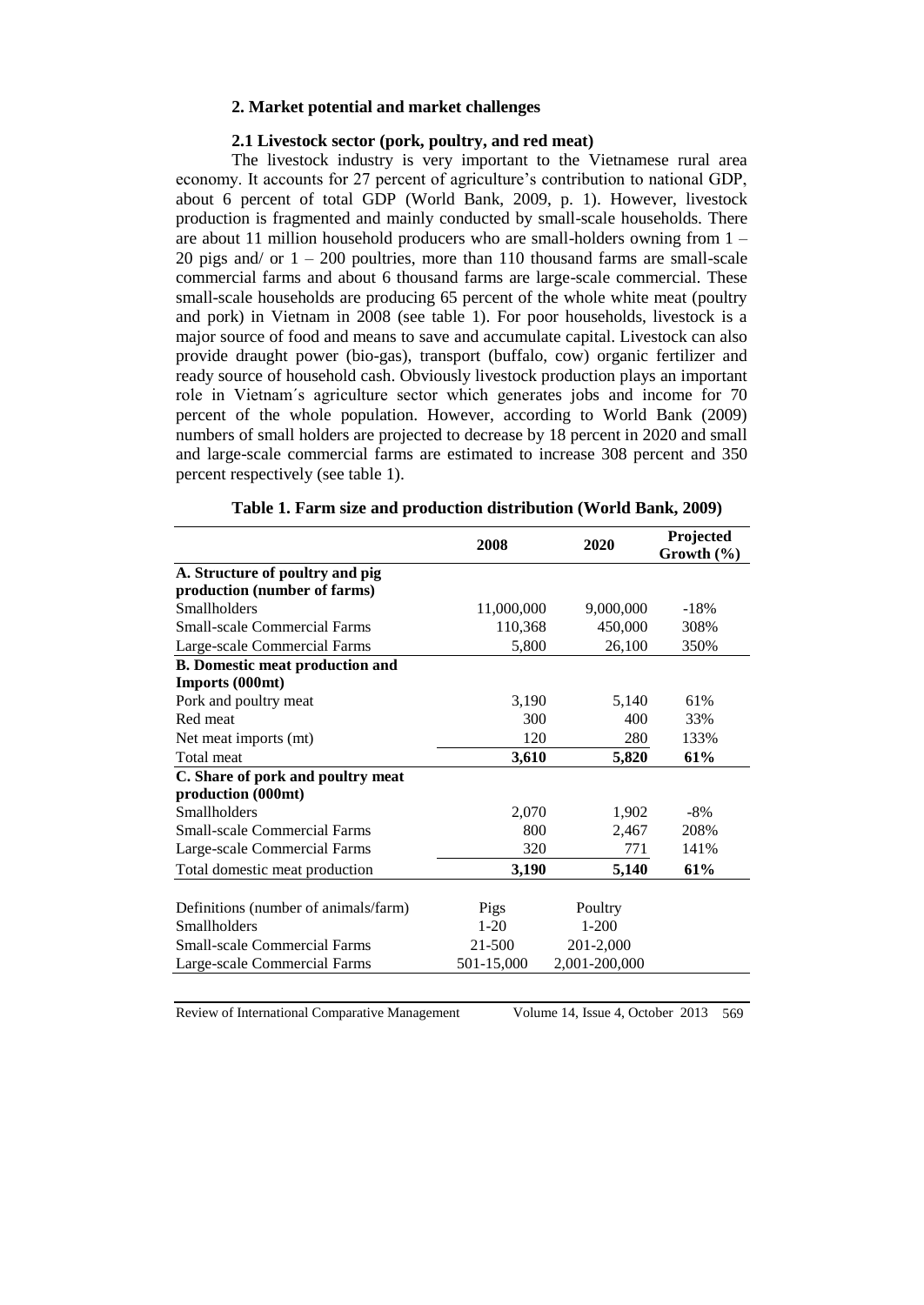Most small-scale producers are located in Red River Delta areas and its vicinity provinces (Northern of Vietnam: Hanoi, Hai Phong, Hai Duong, Thai Binh) and Mekong Delta River (Southern of Vietnam: Ho Chi Minh City provinces, Long An, Dong Nai, Lam Dong) which accounts for 76 percent (see table 2) of the whole national livestock production (World Bank, 2009).

|                              | <b>Proportion of</b>                             |                                                |                                            |  |  |
|------------------------------|--------------------------------------------------|------------------------------------------------|--------------------------------------------|--|--|
| <b>Administrative Region</b> | <b>Pig and Poultry</b><br><b>Meat Production</b> | <b>Poultry Smallholder</b><br><b>Producers</b> | <b>Pig Smallholder</b><br><b>Producers</b> |  |  |
| <b>Red River Delta</b>       |                                                  |                                                |                                            |  |  |
| South East                   | 76%                                              | 72%                                            | 72%                                        |  |  |
| Mekong Delta                 |                                                  |                                                |                                            |  |  |
| North Central                |                                                  |                                                |                                            |  |  |
| North East                   | 19%                                              | 21%                                            | 16%                                        |  |  |
| South Central                |                                                  |                                                |                                            |  |  |
| North West                   |                                                  |                                                | 6%                                         |  |  |
| Central Highlands            | 5%                                               | 8%                                             |                                            |  |  |

**Table 2. Proportion of pork and poultry production in Vietnam (World Bank, 2009)**

### **Livestock Production**

Livestock production in Vietnam includes pig, chicken, beef, buffalo and small number of goats. The largest share of livestock products are pork 79.4 percent, poultry 12 percent and red meat 8.6 percent (see figure 1). Pork is the main nutrition and most consumed meat in Vietnam comparing with chicken or other red meat. In recent years, i.e. from 2006 to 2009, production of pork has been increasing on average of 4.5 percent year on year (FAO, 2009b), while poultry also grew rapidly and increased from 358,8 metric tons in 2007 to 448,2 metric tons in 2008<sup>2</sup> , a 25 percent increase. However, growth of poultry production did slowdown in 2009 with 518,3 metric tons and increased only 15.6 percent compared with previous year (FAO, 2009a).

 $\overline{a}$ 

<sup>&</sup>lt;sup>2</sup> There is a difference in poultry production in 2008 between FAO (448,2 thousand metric tons) and World Bank 2009 (420 thousand metric tons).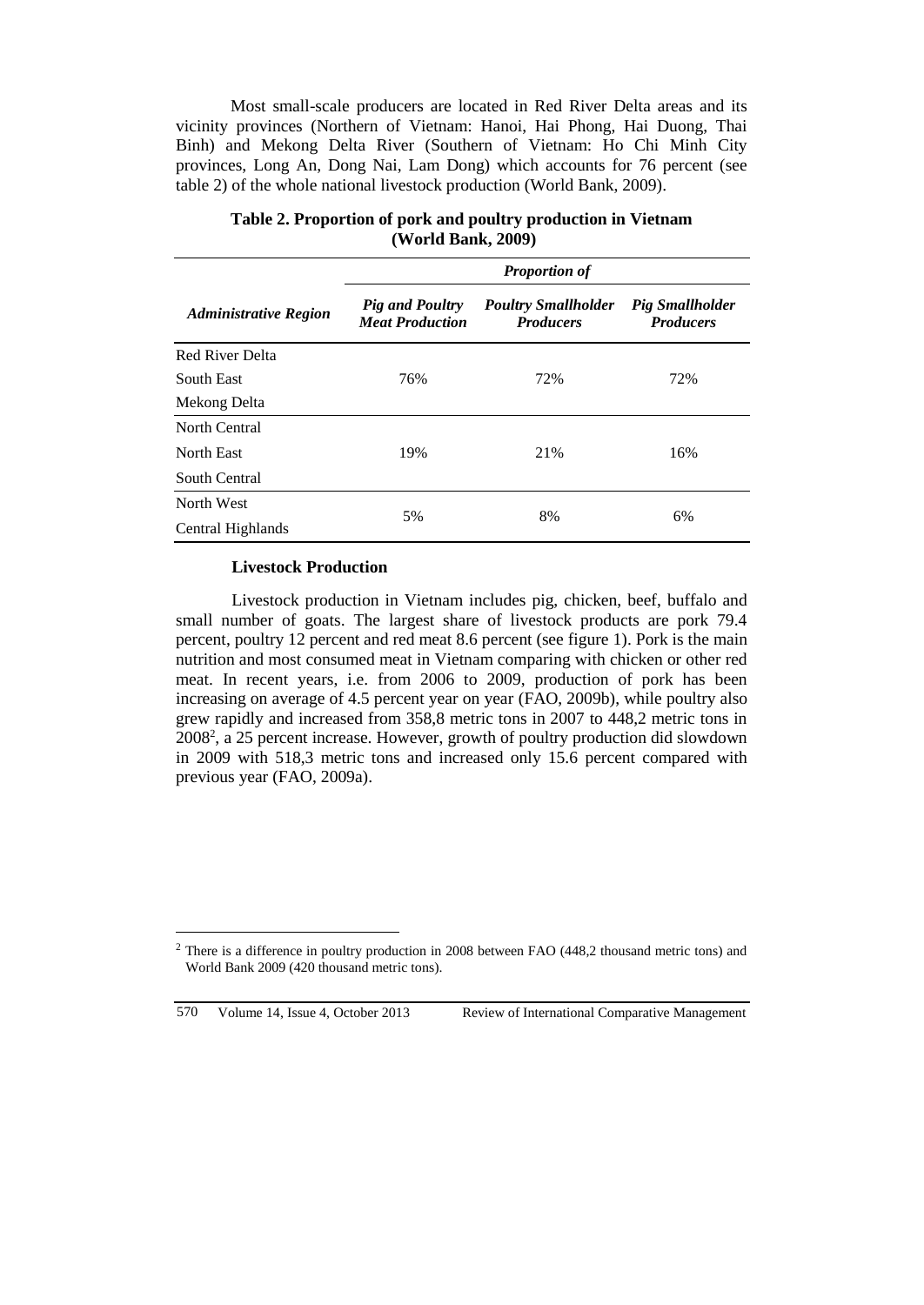

**Figure 1. Vietnam´s domestic meat production in 2008 (World Bank, 2009)**

### **Pork**

Vietnam ranks  $7<sup>th</sup>$  of largest pork producers in the world, the top four countries in pork production is China, US, Germany and Spain in 2008. (FAO, 2008c). The recent increase in livestock production has been driven by rising domestic demand, particularly in urban areas where per capita incomes have risen fastest and the demand for a more varied diet has increased the demand for livestock products. Between 2000 and 2005, consumption of livestock products increased by 7.8 percent per annum (World Bank, 2009). And from 2006 to 2009 Vietnam´s pork production has been increasing 4.5 percent on average year on year rising from 2.5million tons to 2.9 million tons. The main pork export from Vietnam is suckling pigs. This segment in the past has been exported to several neighboring countries, but disease concerns have recently restricted exports, only to the biggest market, Hong Kong. In 2008 Vietnam exported 9.113 thousand tons of pig meat (FAO, 2008a); however, Vietnam still needed to import 22.644 thousand tons of pig meat the same year mostly from US 27 percent, Canada 23 percent, Hong Kong and China 23 percent (AAFC, 2010).

### **Poultry**

After pork, poultry is the second most important meat for the Vietnamese people. The production of poultry ranks the second in livestock industry about 12 percent (see figure 1). Poultry production is mostly practiced in Red River Delta (North of Vietnam) with 26 percent of total production, followed by Mekong River Delta (South of Vietnam) with 20 percent, the northeast with 16 percent and the northeast of the Southern Vietnam with 10 percent. These four regions account for 72 percent of the country´s poultry production. Ducks are also produced in Mekong River Delta accounting for 48.3 percent of the poultry production while in Red River Delta it accounts for 23.5 percent (FAO, 2008b). Like pork production, poultry is mainly owned by small-scale households. 92 percent of poultry producers are small-holders. Among main constraints faced by these small-scale households are lack of knowledge and access to production innovation due to weak capital investment, limited ability in disease prevention and control. Farmers are

Review of International Comparative Management Volume 14, Issue 4, October 2013 571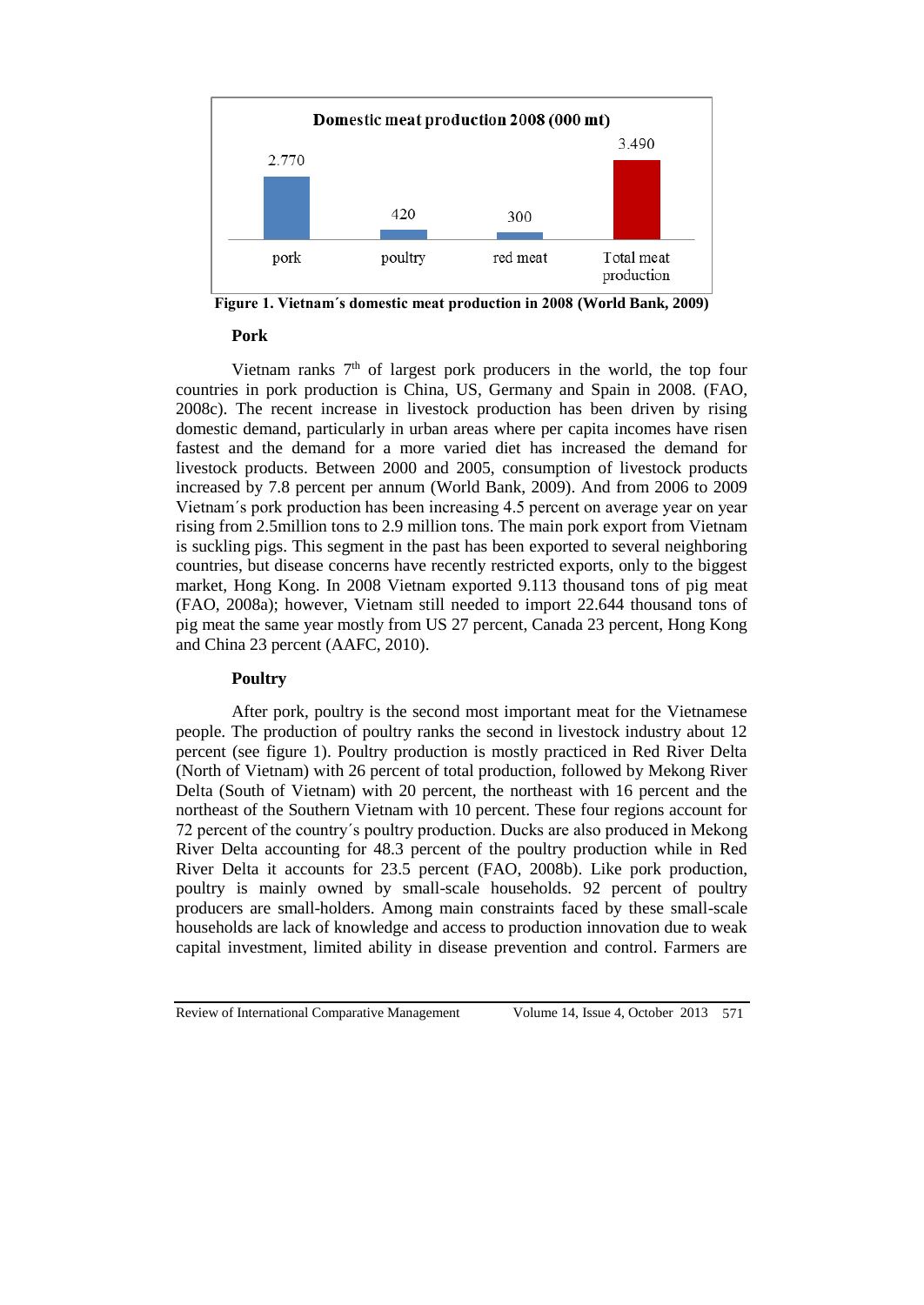raising poultry based on traditional customs and experience rather than learning new husbandry practices and knowledge. Therefore Vietnam´s poultry production remains limited and inefficient.

Poultry production increased rapidly between 2007 and 2008, i.e. by 25 percent from more than 358.8 thousand metric tons to 448.2 thousand tons. This growth slowed down in 2009 with 15 percent increase compared with previous year or 518 thousand tons in volume (FAO, 2009a). Production capacity in poultry is far less than that of pork (see figure 2) and poultry sector is not able to supply sufficiently for local consumption. And thus Vietnam had to import 222.636 thousand tons of frozen chicken part and its offal in 2008 accounted 34 percent of total meat and poultry import volume. The key supply countries were USA (24 percent), Turkey (15 percent) and Hong Kong (14 percent) (AAFC, 2010).



**Figure 2. Poultry and pork production from 2006 to 2009<sup>3</sup> (FAO, 2009a, b)**

### **Red meat**

Cows and buffalos in Vietnam are mainly raised to work in rural areas. Vietnamese farmers in many communities are still using cows and buffalos as the main animals to work on their farms and fields rather than technological equipment or machines. Cows and buffalos are also used as a means of transportation in these areas. In addition to that, these big animals are a cash source and "fixed" assets in households (Dinh T. X., 2009). Majority number of cows in Vietnam is raised for diary production and only small number of cows and buffalos are raised for meat production purpose due to intensive capital investment and long time to return on investment. There are some commercial farms for meat production but these farms also remain a minority. In the livestock production, share of red meat in Vietnam is very small 8.6 percent of total production. Red meat also accounts for only 9.5 percent of total meat consumption of the Vietnamese people and it has been estimated that Vietnam had to import 0.3kg red meat per capita in 2008

```
572 Volume 14, Issue 4, October 2013 Review of International Comparative Management
```
<sup>&</sup>lt;sup>3</sup> There is a difference in poultry production in 2008 between FAO (448.2 thousand metric tons) and World Bank 2009 (420 thousand metric tons).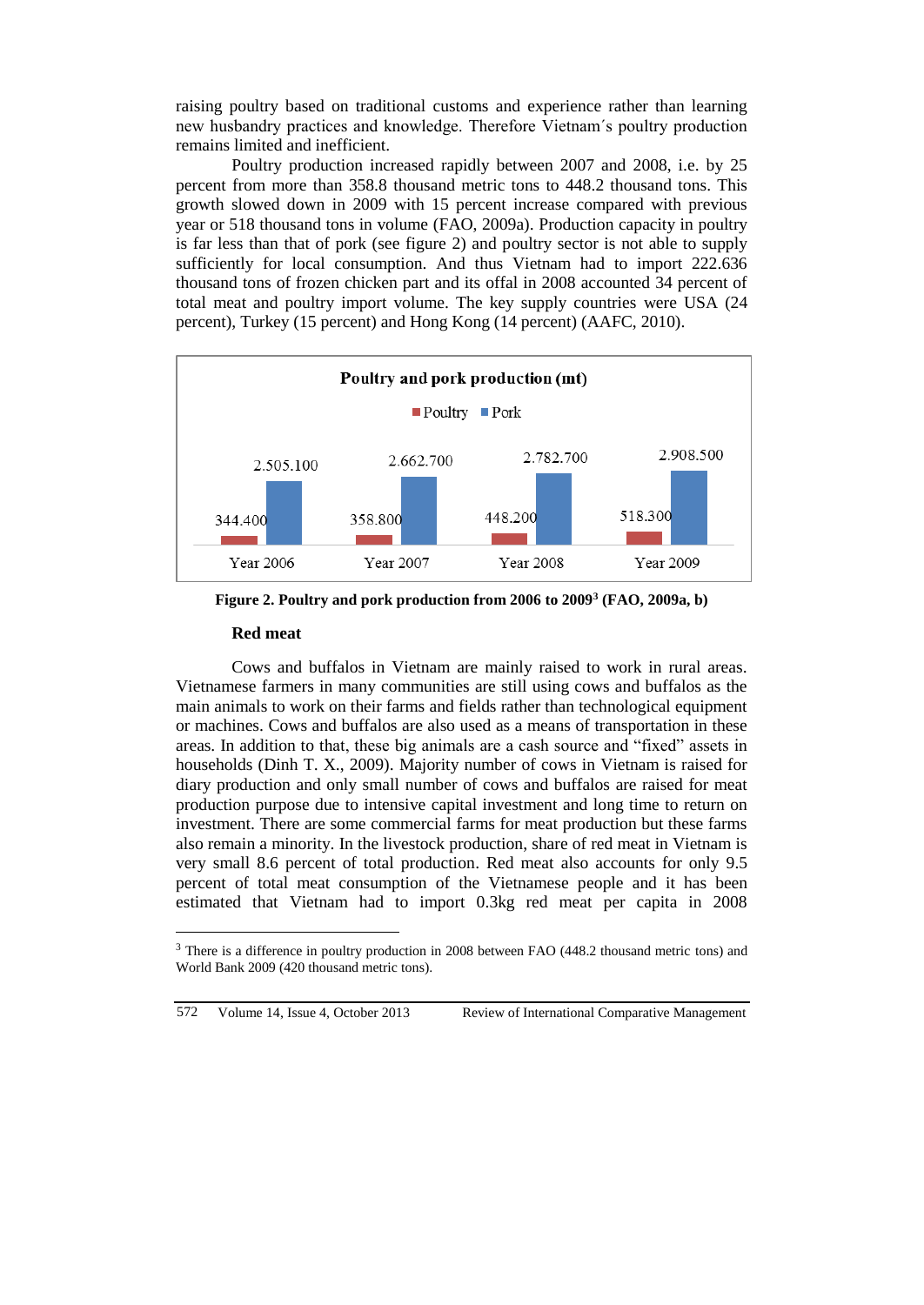(Vietnamese population was about 86 million) to fulfill local consumption demand (World Bank, 2009, p. 20). As a result, Vietnam imported 139.320 thousand tons of beef in 2008, of which 98.4 percent was frozen beef from India and USA; the rest of 1.6 percent is fresh/ chilled beef from USA, Australia and New Zealand (AAFC, 2010).

### **Livestock processing and distribution**

So far livestock processing in Vietnam has not been practiced in an advanced way with technology or comprehensive equipment. For the livestock sector, the term "processing" is understood as "slaughtering" because slaughtering is the main activity done after livestock is taken from the farms and before it is sold at the wet market<sup>4</sup>. The vast majority of livestock slaughtering in Vietnam is carried out under unhygienic backyard conditions by households who specialized in this job. The slaughtering of livestock takes places at floor level where carcass contamination is heavy. Small privately owned or commune-owned slaughterhouses process from 5 to 50 pigs and a dozen of poultry per day. They buy pigs or poultry almost entirely directly from household producers or via middlepersons and after slaughtering this meat is sold exclusively to the wet market. Large commercial public owned plants or privately owned slaughtering plants buy from commercial farms and sell mainly to supermarket and restaurants or hotels. Although ante-mortem meat inspection is carried out, carcass condemnations are few and almost no post-mortem examination or sampling takes place. Meat inspection does not always take place and is best described as cursory (World Bank, 2009). Yet, this fresh meat is sold right after slaughtering at wet markets without any further processing like cutting, slicing, portioning, forming nor packaging.

As mentioned above, most of the meat after slaughtering is distributed to wet markets. Even though urbanization is currently booming in Vietnam which encourages the establishment of supermarkets, hypermarkets and many other convenient department stores, buying fresh food including meat, fish, vegetable at wet markets is still daily practiced by 86 percent of Vietnam´s consumers. There are hundreds of thousand wet markets across the country that sell meat and fish to the consumers. Consumers can find all daily basic food items and other products for households in these markets. However, it was estimated that there were 14 percent of consumers buying food from supermarket, hypermarkets or department stores like Big C, Metro Cash & Carry (mainly for wholesalers), Fivimart, Hapromart, etc. in 2007 (GAIN, 2008, p. 5). A combination of strong economic growth, rising income levels, a growing middle class, a sizable young population, and an increase in western lifestyle are causing the rapid growth of modern trade in

<sup>4</sup> The main characteristics of the market have traditionally been associated with a place that sells live animals out in the open. The collection may include poultry, fish, reptiles, and pigs. In Vietnam nowadays, wet market is usually an open air market where buyers can buy all kind of daily basic food. In many rural areas, farmers directly sell their products like fish, poultry, vegetables that they produce or catch on their farms or fields.

Review of International Comparative Management Volume 14, Issue 4, October 2013 573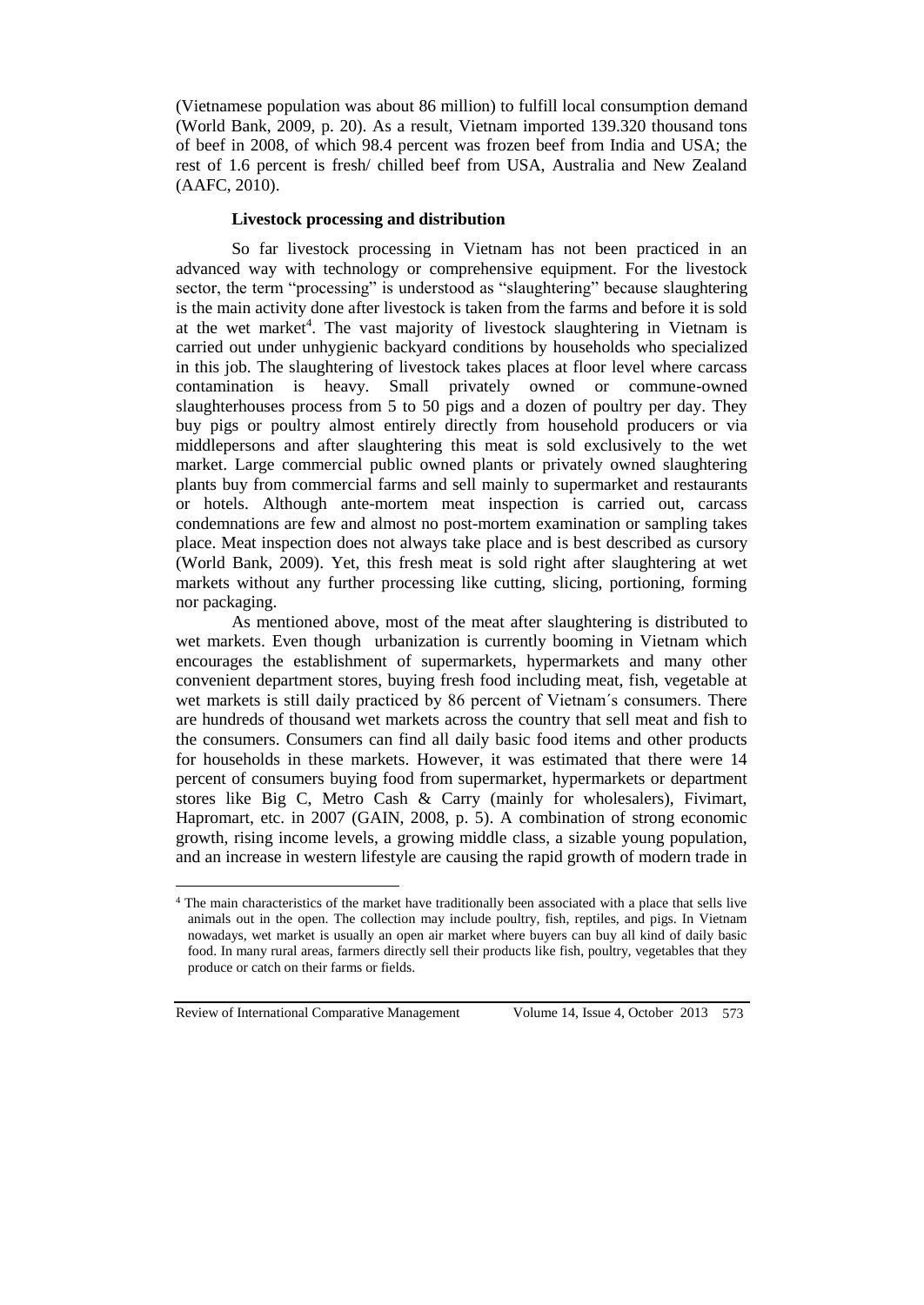Vietnam. In the period of 2003 – 2007, modern trade in Vietnam achieved an average growth of 20 percent and it was expected to continue to grow at this rate for the next five years (GAIN, 2008, p. 5). These supermarkets are estimated to be the main channel of distribution in big cities in Vietnam in the future.

### **Preliminary conclusion for the livestock sector**

Livestock production has been increasing in capacity and seeking to fulfill the domestic consumption demand. The Government´s Strategy for the Development of the Livestock Sector<sup>5</sup> was approved by the Prime Minister in January 2008. It proposed that priority<sup>6</sup> be given to meeting domestic demand and set meat production targeted of 3.2 million tons in 2010 rising to 5.5 million tons in 2020 (World Bank, 2009). There is a trend for large-scale farms with intensive and organized models to develop (see table 1) and small-scale farms will decrease. This will help the Vietnam´s livestock sector to develop in a more industrial way, enhance the food processing industry and enable it to expand to a larger extent. In Vietnam currently, livestock is slaughtered and processed preliminarily and is sold to consumers. Meat in general is not much processed with equipment like cutting, slicing, portioning, packaging nor labeling in Vietnam due to the traditional behavior characteristics of Vietnamese people.

Though, there are some big food processors (both state owned and privately owned) in Vietnam who mainly focus on producing sausages, Chinese sausages, spring rolls, canned meat. Most of these products are served for local market. Given limited data obtained from these processors (as most of them are state-owned enterprises and sensitive in releasing information publicly). Currently, target consumers of these processors are local markets and it takes time for them to shift to exporting activities where high international standards in terms of hygiene, quality, packaging and labeling are strictly required.

# **2.2 Fisheries sector**

Vietnam, with a coastline of over 3,260 kilometers (km) and more than 3,000 islands and islets scattered offshore, plus up to 2,860 rivers and estuaries, has been geographically endowed with ideal conditions for a thriving fisheries sector. For centuries, the Mekong River Delta in the south and the Red River Delta in the north have been used for wild catch fishing as well as extensive fish farming. The Mekong River Delta, one of the most productive fishery zones, covers an area of

 $\overline{a}$ 

<sup>5</sup> Decision No. 10/2008/QD-TTg dated January 16, 2008 of the Prime Minister approving the strategy on animal breeding development up to 2020 http://luatvietnam.vn/default.aspx?tabid =651&id=38369FE9-5FC4-411D-9B8F-8F2AFE1A6B1A&rurl=%2fVL%2f662%2fQuyet-dinh-102008QDTTg-cua-Thu-tuong-Chinh-phu-ve-viec-phe-duyet-Chien-luoc-phat-trien-chan-nuoiden%2f38369FE9-5FC4-411D-9B8F-8F2AFE1A6B1A%2fdefault.aspx

<sup>6</sup> Priority here includes tax exemption and/or low import tax rate (equipment, machinery). Decision No 394/QDTTg, made by the Prime Minister in 2006 (valid from 2006-2008), was to support enterprises by giving priorities in land use, science and technology knowledge assistance, as well as to support them pay off at least 40% of interest rate of commercial loans.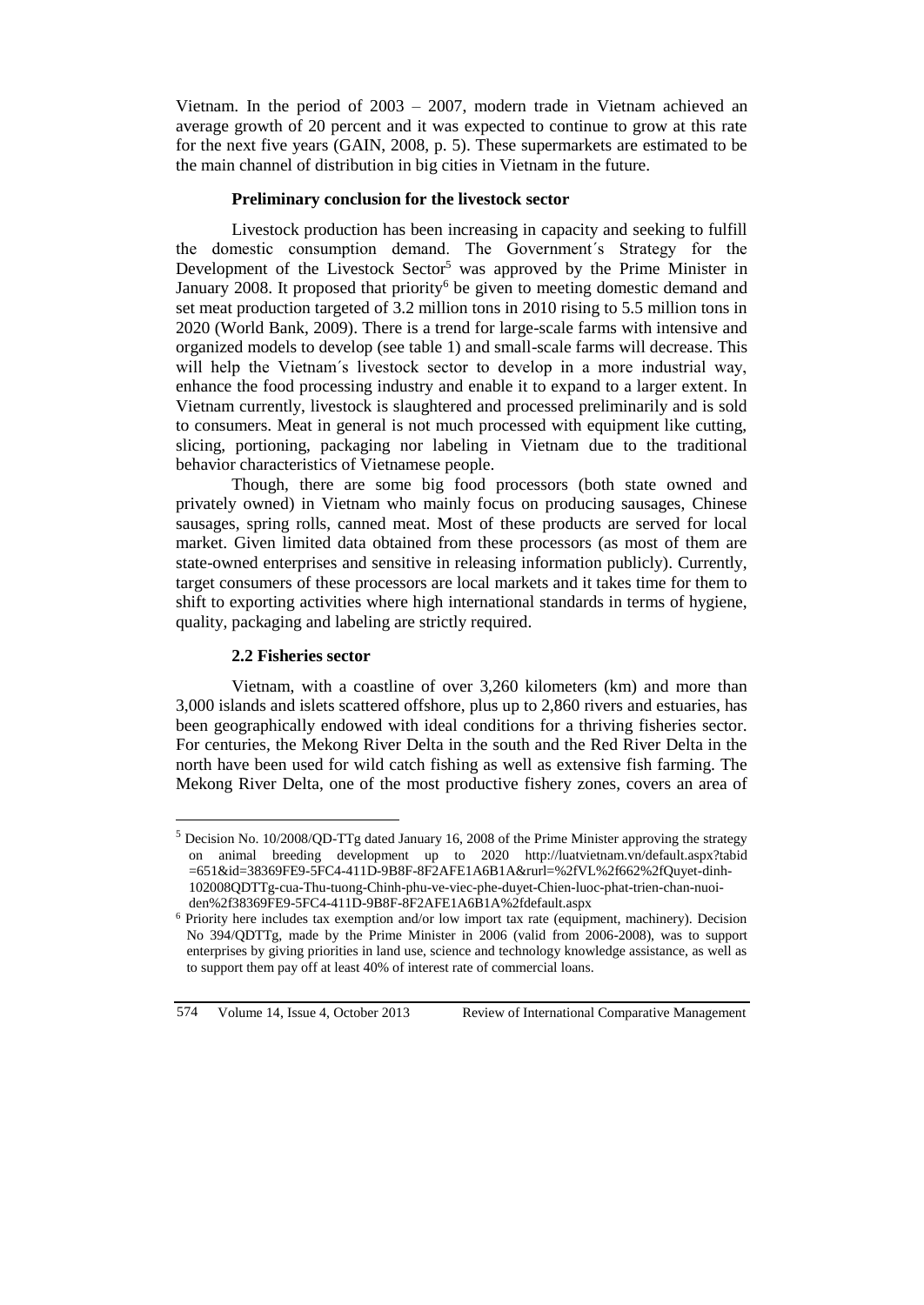about 40,000 square km. In addition, there are about 4,200 square km of rivers, lakes and other natural bodies of water further inland, which swell to an additional 6,000 square km during periods of seasonal flooding (FAO, 2005).

The fisheries and aquaculture sectors are significant contributors to the economy of Vietnam. Total export value of those sectors was USD 6 billion in 2011 increased 20 percent compared to that of 2010 (SeafoodSource, 2011, p. n.p). About 50 percent of fish production comes from aquaculture (see figure 5). According to the Royal Embassy of Denmark in Vietnam in 2010, "Vietnamese aquaculture output and value have soared at an annual average growth rate of approximately 20 percent from 2000, exceeding the already high rates of the 1990s. By 2008 Vietnam accounted for almost five percent of world aquaculture output and value, triple that of 1990. Together, two products, Pangasius and the Giant Tiger Shrimp dominate, accounting for about two-thirds of total production and value. Moreover, this species dependence has increased over time. Production is concentrated geographically in the Mekong Delta and in particular the provinces of Dong Thap, An Giang, and Ca Mau. The narrow dependence on two species has enabled the aquaculture sector to specialize, but it has negative implications for economic risk and regional equity" (Royal Embassy of Denmark, 2010, p. 6). Vietnam´s fisheries product exports have increased considerable in recent years becoming a major income earner and one of Vietnam´s major export commodities. Aquatic products earned USD 3.36 billion in 2006, USD 4.50 billion in 2008 and USD 5.03 billion in 2010. Total export volume for 2010 was 1,353,156 tons, an 11.3 percent increase over 2009. Shrimp and pangasius are by far the most important aquatic exports, accounting for over 41.9 percent and 28.4 percent respectively of total fisheries export earnings in 2010 (VASEP, 2010)<sup>7</sup>. Currently Vietnam exports fisheries products to many countries all over the world but the main markets are: EU 23.5 percent market share (including, Germany, Spain, Holland, Italy and Belgium with main products as pangasius and shrimp), Japan 17.8 percent (shrimp), USA 19.3 percent (shrimp and pangasius). A large share of Vietnamese fisheries products are thus already going to high income economies.

In Vietnam there are around one thousand seafood processors of which about 500 are also exporters recorded by VASEP. Most of the biggest processors are located in the south around Mekong Delta that supplies 58.7 percent of raw material, and is the largest raw material supplier in the country (see figure 4). In spite of a large number of processors operating in the country, exporting and production of fisheries products is conducted (at a large extent) by only top ten key processors who account for 21 percent of total export earnings in 2009. The top ten exporters (including pangasius and shrimp) yielded the value of USD 894.337 million (214.628 thousand tons) in 2009 alone (VASEP, 2009).

<sup>7</sup> Vietnam Association of Seafood Exporters and Producers (VASEP) is a non-governmental organization, established on June 12th 1998, based on the principles of volunteer, autonomy and equality. VASEP members include leading Vietnamese seafood producers and exporters and companies providing service to the seafood sector.

Review of International Comparative Management Volume 14, Issue 4, October 2013 575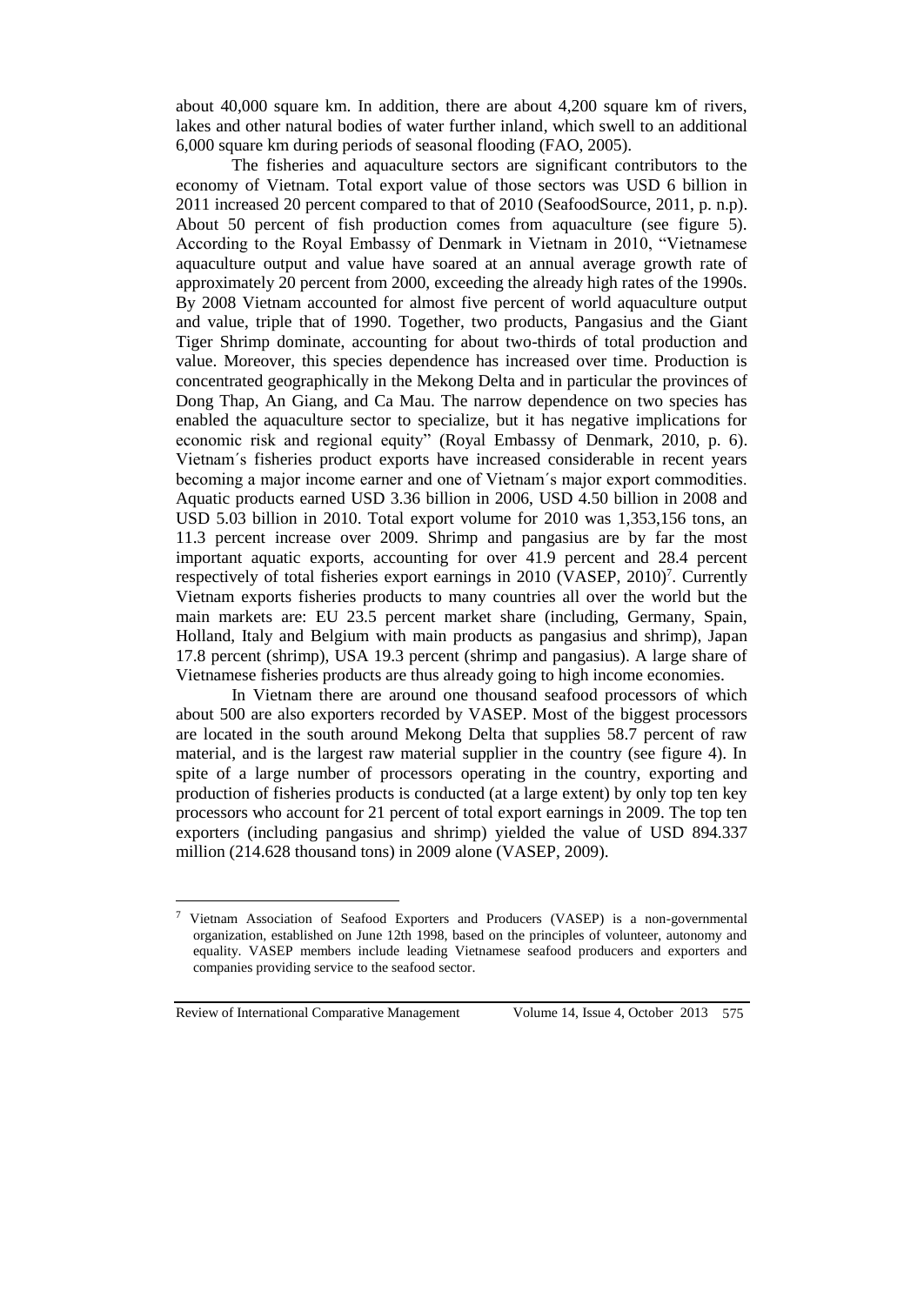

**Figure 3. Volume and value of Vietnamese fisheries export (including aquatic products) from 2006 to 2010 (VASEP, from 2006 to 2010)<sup>8</sup>**



**Figure 4. Fisheries raw material supply by region in Vietnam in 2008 (in percent), (Sacombank, 2010).**

# **3. Market analysis in fisheries sector**

As the analysis above has shown the livestock sector in Vietnam is currently in its early stage of modernization and industrialization. This section will thus focus on fisheries sector.

### **3.1 Buyers´ characteristics (fisheries processors)**

As mentioned in the overview section of the fisheries industry, shrimp and pangasius are by far the largest fisheries export products, accounting for 41.9% and 28.4% respectively of total fisheries export earnings in 2010 (VASEP, 2010). As a result, most of those who are among the largest processors operate in those two products. Obviously targeted customers for advanced solutions and equipment

```
576 Volume 14, Issue 4, October 2013 Review of International Comparative Management
```
<sup>8</sup> Data of Vietnam´s fisheries exports from 2006 to 2010 was sent to the author by VASEP via emails dated July 14, 2011.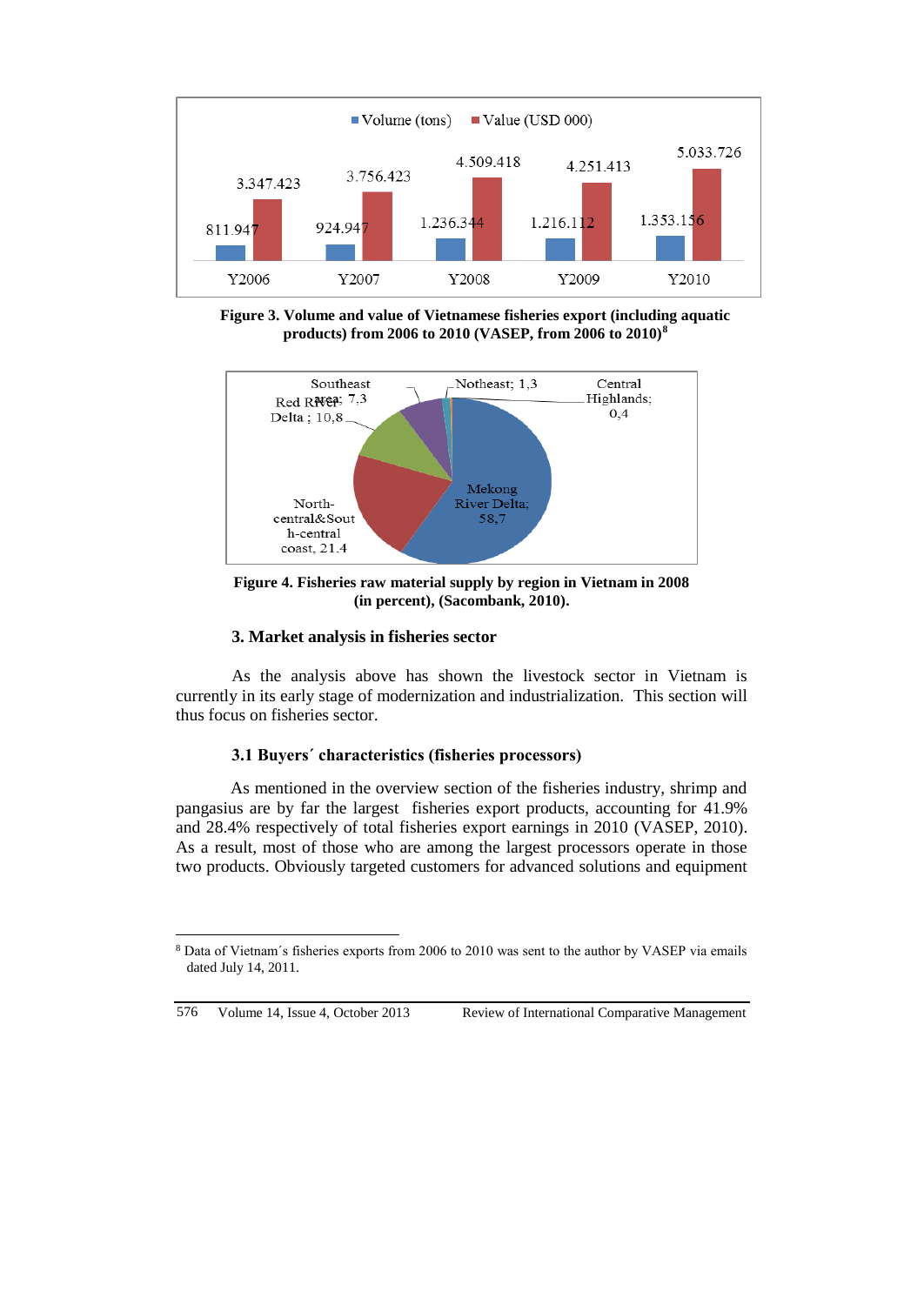providers are these large processors<sup>9</sup> as these companies may potentially have financial ability to purchase highly advanced and capital intensive equipment. Moreover, advanced solutions and equipment provided by these companies is designed to serve large production capacity plants and therefore a processor needs to have large volume of raw material processed per day in order to benefit sufficiently from this equipment.

As mentioned in methodology section, a set of questionnaire were sent to the 22 largest fisheries processors in Vietnam to understand better their key characteristics, production capacity, their need for modernization in processing lines and possible relevant constraints. This group of top 22 shrimp and pangasius processors were selected based on their export value. The size of those processors ranges from US\$ 30 million to US\$ 126 million (pangasius) and US\$ 50 million to US\$ 257 million (shrimp) in export value in 2010 (VASEP, 2010). This group is not representative for the whole fisheries processors in the industry and one cannot make any generalizations about the whole industry from the responses provided by those processors. However one may learn something about those few large processors and some of those processors could be among potential customers of advanced solutions and equipment providers.

• The largest processors (who also are the largest exporters) focus solely or mainly on high value fisheries products which in the case of Vietnam are shrimp and pangasius fillet. There are around 500 hundred seafood exporters (out of about one thousand seafood processors in total) who export many fisheries products including shrimp, pangasius, squid, octopus, crab processed in frozen, fresh or chilled from Vietnam. However shrimp and pangasius are the main and high value products. The top ten exporters of these two products were contributing about 21 percent of total export earnings in 2009 (VASEP, 2009, p. n.p).

 Large processors tend to target their products to high income markets/economies such as USA, Europe, Japan and South Korea. 68.3 percent of fisheries products are exported to these three big markets (VASEP, 2010). These markets demand high quality and strict hygienic standards and exporters to these markets have to meet this requirement in terms of quality control, hygienic, packaging and labeling if they want to remain and compete with other international competitors.

• There is a growing trend in expanding aquaculture production among those large processors to lessen dependence on raw materials from wild catching and or from middlemen. The common constraint for fisheries processors in Vietnam in general is lack of raw material due to decrease in unplanned wild capture. This severely affects large processors when they rely too much on this source of raw material. In order to lessen this dependence, in recent years, large processors have set up their own fish/shrimp farms. Many other processors (or even those who already have their own farms) have contract with other farms to

Review of International Comparative Management Volume 14, Issue 4, October 2013 577

<sup>&</sup>lt;sup>9</sup> Those who are regarded as large processors may produce about 100 tons of raw material per day for pangasius and 50 tons per day for shrimp.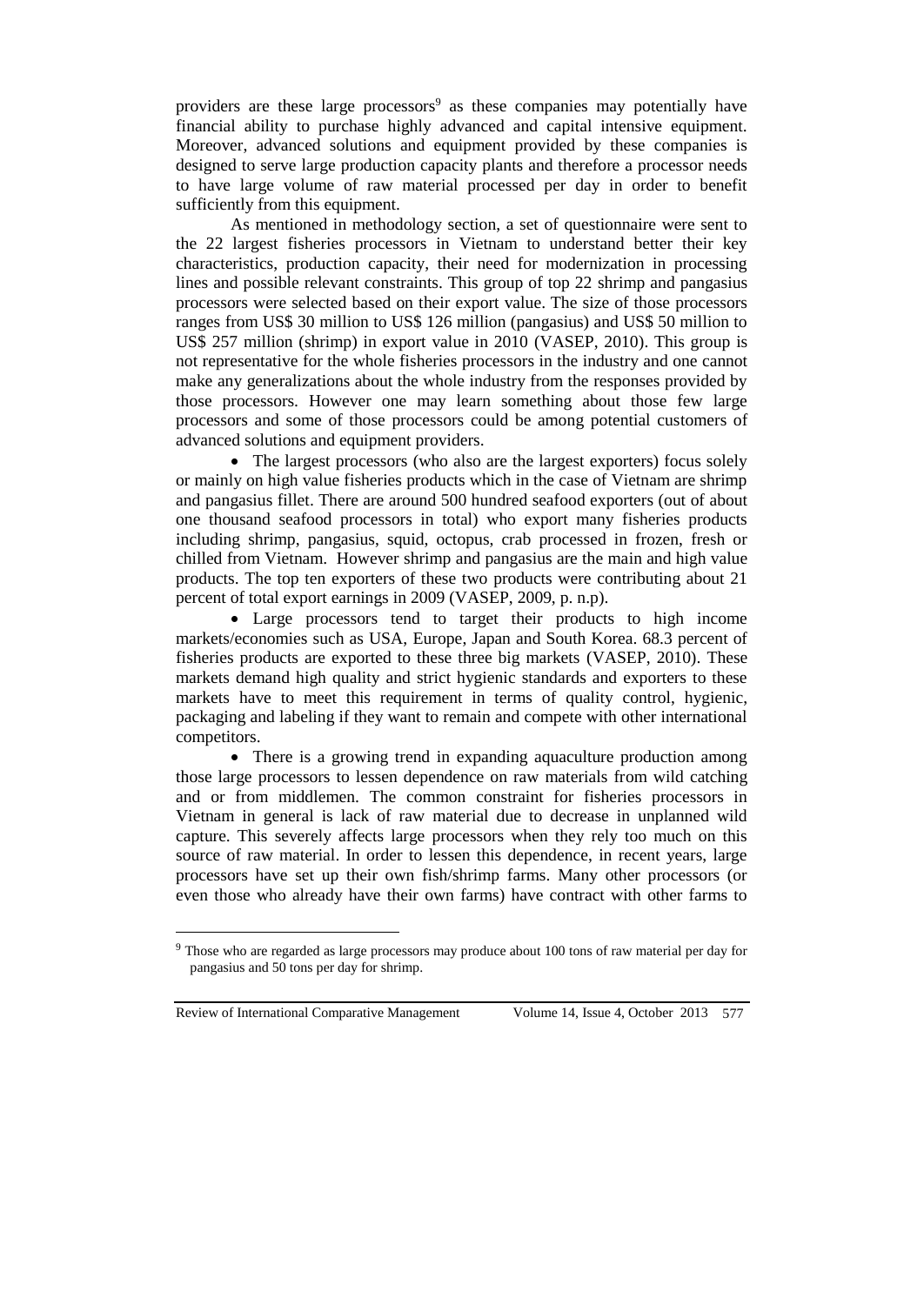purchase raw materials according to their production plan. This practice helps processors become more independent in supply source and helps ensure more stable production. Aquaculture increased rapidly not only in volume but also in value. Aquaculture tonnage of Vietnam soared at an annual growth rate of about 20 percent from 2000 to 2008. Vietnam´s aquaculture seafood volume and value accounted for almost 5 percent of world aquaculture output. (Royal Embassy of Denmark, 2010, p. 25). The leaders in this aquaculture trend e.g. Vinh Hoan company can self-supply 50 percent raw material for production a year, Hung Vuong 50 percent, Bianfishco 40 percent (these are pangasius processors); and Minh Phu 10 percent, Utxico 40 percent, (these are processors in shrimp), (Sacombank, 2010, p. 11). They have their own farms and foodstuff factories (also see figure 5 for aquaculture components and growth).

 Many large processors are fully aware of the importance of modernizing their processing equipment to increase quality, hygienic standards and value added of their products. Most of the large processors responded that they plan to modernize their processing lines to be more competitive, gain more market share and increase revenue. In recent years large processors have installed new expensive equipment imported from Europe.

• Another important observation is that funding is identified as the main constraint for most processors. Investment in new technology and advanced equipment in food processing lines often requires large capital investments. Harsh international competition challenges exporters to produce their products in line with very good quality standards that result in high value products. However, when it comes to funding the modernization Vietnamese processors appear to face difficulties. Common finding suggest that all of the larger processors can get some loans from State-owned Commercial Banks, the Vietnam Bank for Agriculture and Rural Development (VNBARD), some International Banks, the Development Assistant Fund (DAF). They also use part of their own company´s cash flow. In spite of access to these resources almost all processors address funding as their main constraint. As a result, a more focused research addressing funding constraints and suggesting financing alternatives for both Vietnamese processors and advanced solutions providers are discussed in some detail in Dinh and Hilmarsson (2012a, 2012b, 2012c and 2013).

 Beside the financial constraints the short term payment for equipment is commonly mentioned by large processors. Most processors claim that they have to pay within 3 to 6 months after the equipment is delivered or fully installed. This short repayment time may affect their cash-flow. Given this short repayment time processors may end up buying only the most important equipment and not invest in large and comprehensive solutions that in the long term could maximize their profits. See more at Dinh and Hilmarsson (2012a, 2012b, 2012 c and 2013).

• The fisheries sector in Vietnam is developing fast and firmly (see figure 3). Production capacity and export value is getting higher and higher (export value increased 18.4 percent in 2010 compared with 2009, VASEP, 2010). The number of processors is also increasing and performance of these processors is getting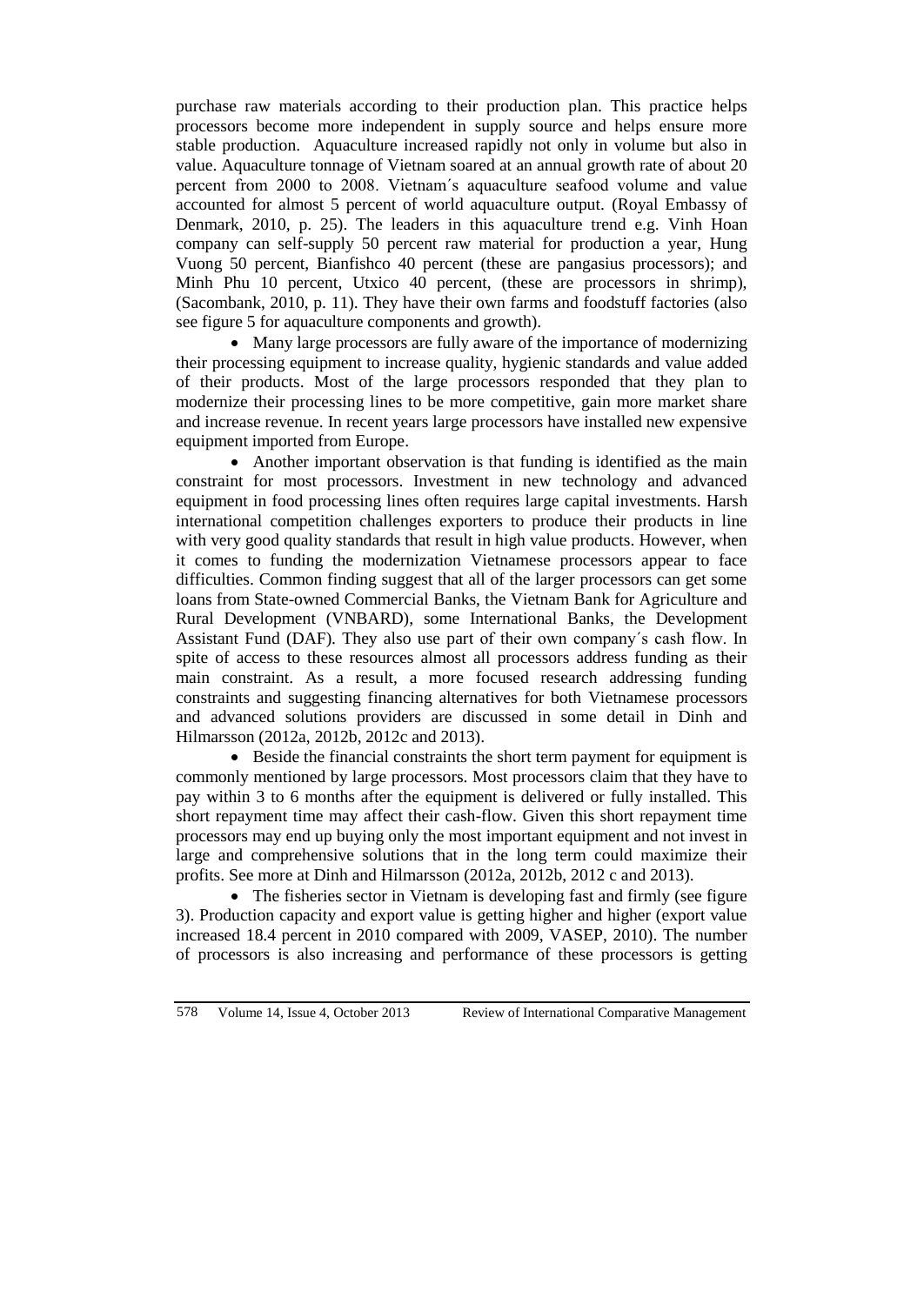better thanks to their application of new technology and advanced equipment in processing lines. As a result, from their responses most of these processors are planning to continue modernizing their equipment and seek better solutions that yield more value and reduce manual work. All those who report that they have modernization plans say that this could likely happen within next 2 years and some others within next 3 to 4 years.

• Freezing equipment seems to be a common problem among these processors. 5 out of 13 processors said that they want to modernize their freezing equipment.



**Figure 5<sup>10</sup> .Total fisheries sector production in Vietnam in 2008 (tons), (Royal Embassy of Denmark, 2010)**

### **3.2 Market Competitiveness**

The demand for machinery and equipment for the food processing industry is increasing as the Vietnamese Government is creating a more favorable environment for this industry to grow. The economy is being industrialized and both government policy and the intension of many food processors are to move increasingly towards high value products. Many processors in the food industry in Vietnam are therefore taking steps to modernize their equipment to increase their value added. Vietnam is now a low middle income country and given the strong growth rate in recent decades the move from low value to high value products is what necessary to achieve upper middle income status and eventually high income status. Although there is a single party communist government in Vietnam market economic principles have been adopted and the increase in value added must be

<sup>&</sup>lt;sup>10</sup> Production is thus split in roughly half between farmed fish and fish caught in the wild. Within the latter category, wild fish caught in inland water bodies and rivers accounts for a tiny share of the total. Total production of the sector has been steadily growing over the past two decades, climbing to 4,582 thousand tons in 2008, representing an increase of 350 percent from 1990 levels. It is clear from the graph that much of this rise has been derived by the aquaculture subsector which has grown from almost nothing just twenty years ago (Royal Embassy of Denmark, 2010, p. 18).

Review of International Comparative Management Volume 14, Issue 4, October 2013 579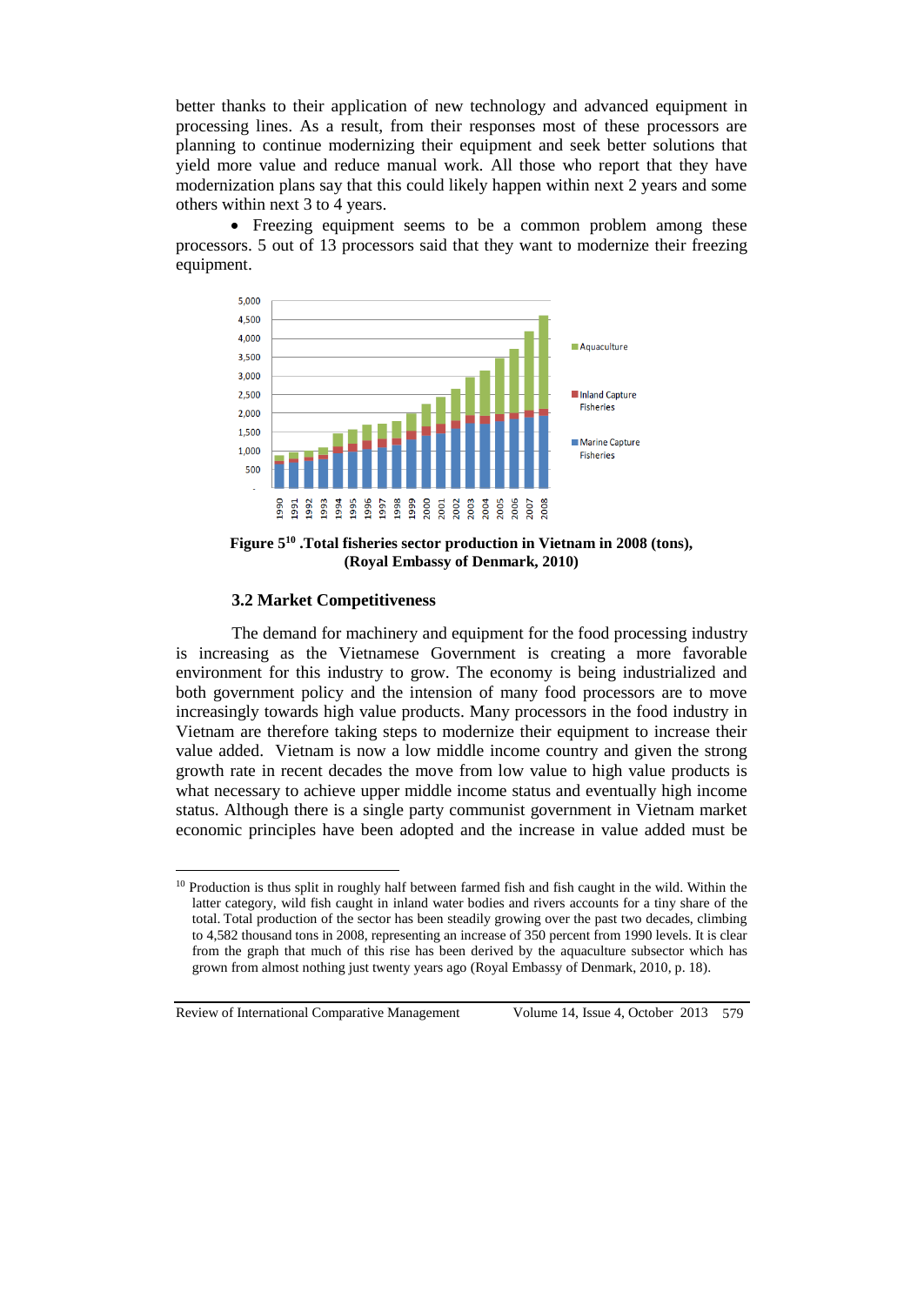private sector driven. However, the government can support by introducing policies that are conducive to private sector growth.

Food and beverage processing equipment consists of many different processing categories applied in the food and beverage industry such as: slaughtering, processing, packaging, wrapping, cooking, freezing, forming, filling, conveying and sealing equipment etc. And thus supply of food processing equipment is constantly being enhanced by both local and international manufacturers in Vietnam. This is especially true in fisheries sector since this sector needs to meet high international quality and hygienic standards; and also to increase the value of exported products. Demand for livestock processing equipment will also increase in the coming years to meet the various local consumption demands such as diet food, canned meat, sausage, etc.

The demand for machinery and equipment in the food industry in Vietnam is strong and the domestic machinery supply cannot satisfy internal demands due to the poor design and low quality. It should be noted that copycat<sup>11</sup> is one of major problems in this segment as these copycat products do not ensure good quality. Due to low production costs and the targeted consumers (of small scale processing enterprises) most domestic equipment is used by small scale processing enterprises because domestic consumption and the standards required are not as high as those targeted to international markets. Medium and large processing enterprises usually tend to import advanced equipment yet combine with using domestic equipment in some processing lines. Instead of using comprehensive solutions there is a tendency to use piece-meal solutions in Vietnam. Major international suppliers are from Japan, China and Taiwan. Japanese products are known for good quality and durability whereas Taiwanese and Chinese products tend to be chosen for affordability. Other high quality suppliers come from Denmark, Germany, Sweden, France, and Italy (Swiss Business Hub ASEAN, 2006). Vietnam food processing expanded rapidly and experienced an average growth rate of over 10% annually, in the last few years, according to GAIN 2009 (including dairy products, meats, seafood, fruits and vegetable) (GAIN, 2009). As a result the local and international manufacturers are trying to tailor to food processing industry to meet the demands from food processing enterprises. Currently in Vietnam, the main equipment providers in food processing industry (in livestock and fisheries sectors) are categorized into three groups: (i) local manufacturers, (ii) international manufacturers from EU, U.S, Japan and South Korea (regarded as high range quality and expensive), and (iii) middle range products imported from other Asian manufacturers like Taiwan, China, and Thailand. The foreign market players have been providing their solutions and equipment in livestock and fisheries production. Their presence in Vietnam is mainly conducted in the forms of representative office, local sales agencies. Most of the advanced foreign players come from Europe, U.S. and Japan.

 $\overline{a}$ 

<sup>&</sup>lt;sup>11</sup> Copycat means someone steals an idea of someone else.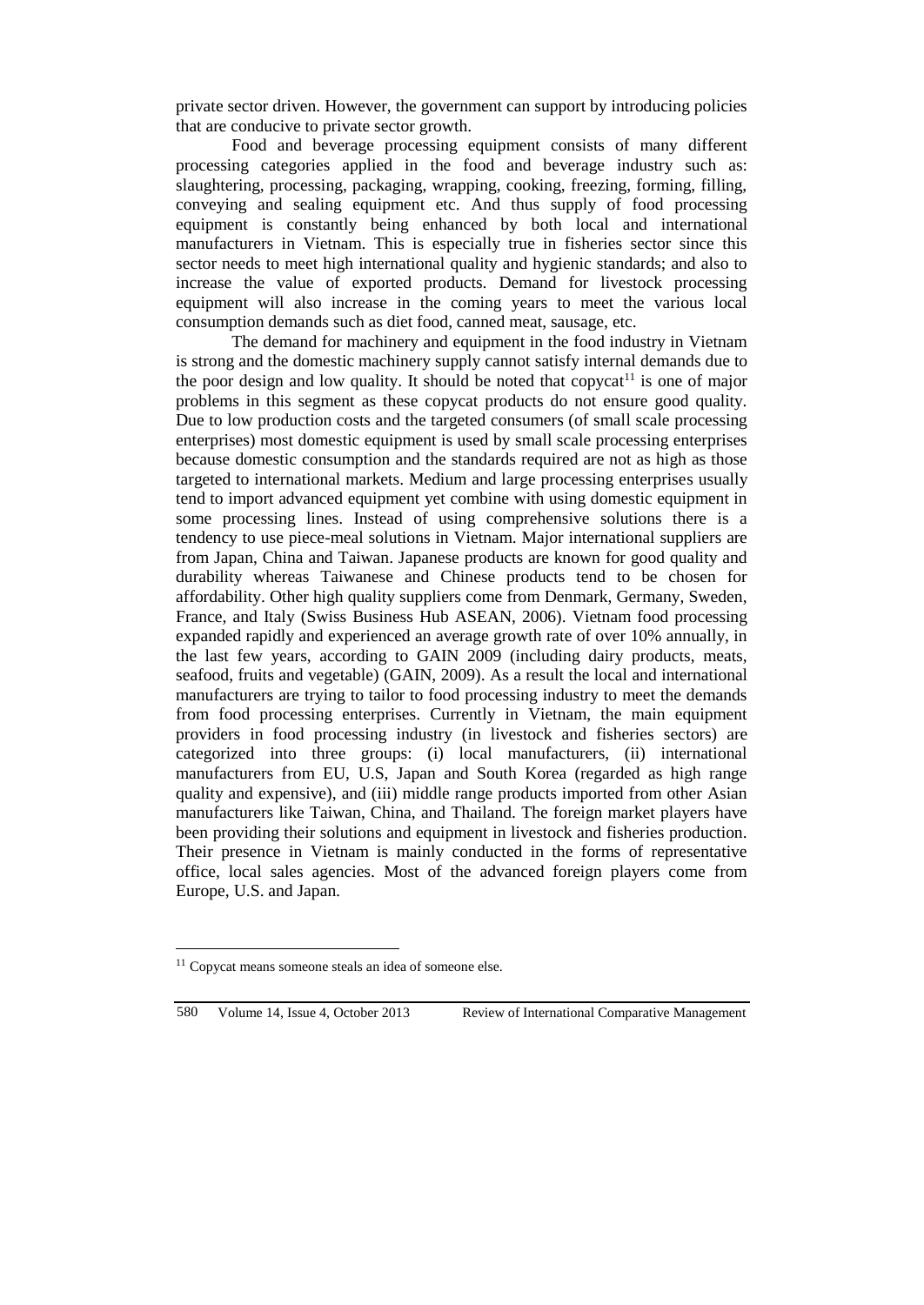#### **3.3 Recommended market segment**

Based on recent secondary data, primary information i.e. responses to a questionnaire from the 22 largest processors and emails exchanged with relevant persons in the industry, the research shows a firm and continuous development in the fisheries and aquaculture sectors and increasing contributions to the economy of Vietnam. The fisheries and aquaculture sectors are targeted to account for 30-35 percent of agriculture, forestry and fisheries<sup>12</sup> by 2020 (in the contribution to GDP of this group); and they were targeted to have a growth rate of 6-7 percent in fisheries production value for the period of 2011 to 2015 (Royal Embassy of Denmark, 2010, p. 16). Vietnam´s fisheries and aquatic product exports have increased considerably in recent years becoming a major income earner and one of Vietnam´s major export commodities. Fisheries and aquatic products earned USD 3.36 billion in 2006, USD4.50 billion in 2008 and USD5.03 billion in 2010. Total export volume for 2010 was 1,353,156 tons, an 11.3 percent increase over 2009 (VASEP, 2010). In 2011 total export value of the fisheries and aquatic sectors (including aquaculture) was USD 6 billion (SeafoodSource, 2011, p. n.p). The number of fisheries processors is increasing and there are more and more key players who are aware of the importance of modernizing the processing lines to compete in an international context.

However, fisheries production value of Vietnam still remains low. The products for export do not generate much value added, many products are just semi-processed. Nevertheless the main export markets are high income countries and these markets follow very strict regulations on quality control, hygienic standards, packaging and labeling issues. In order to compete successfully and increase export earnings, Vietnamese exporters need to increase their value added. They must modernize their processing equipment to meet strict market demands and this is opportunity for advanced solutions and equipment providers.

In the meantime, the livestock production industry is also discussed to a certain extent in the article. Total livestock production in 2008 was more than 3.4 million tons including pork, poultry and meat. The production increase is estimated to continue and reach 5.5 million tons in 2020 (World Bank, 2009, p. 21). However, current livestock production is fragmented, 98 percent of total producers are smallholders and yielded only 65 percent of total production while 2 percent of producers are small and large scale commercial farms yielded 35 percent. Though, these small and large commercial farms were projected to increase their production 308 and 350 percent respectively while small-holders reduce their production 18 percent by 2020 (World Bank, 2009, p. 21). Besides that, the livestock processing industry has not been widely practiced because 86 percent of the Vietnamese consumers are still buying food and every kind of essential nutrition from wet markets where fresh meat is sold after slaughtering. Only small amount of meat is processed (sausages, portioned & packaged meat, canned meat) and distributed in

Review of International Comparative Management Volume 14, Issue 4, October 2013 581

 $12$  Fisheries is commonly grouped with the agriculture and forestry sectors when the contribution of these sectors to GDP is referred (Royal Embassy of Denmark, 2010, p. 16).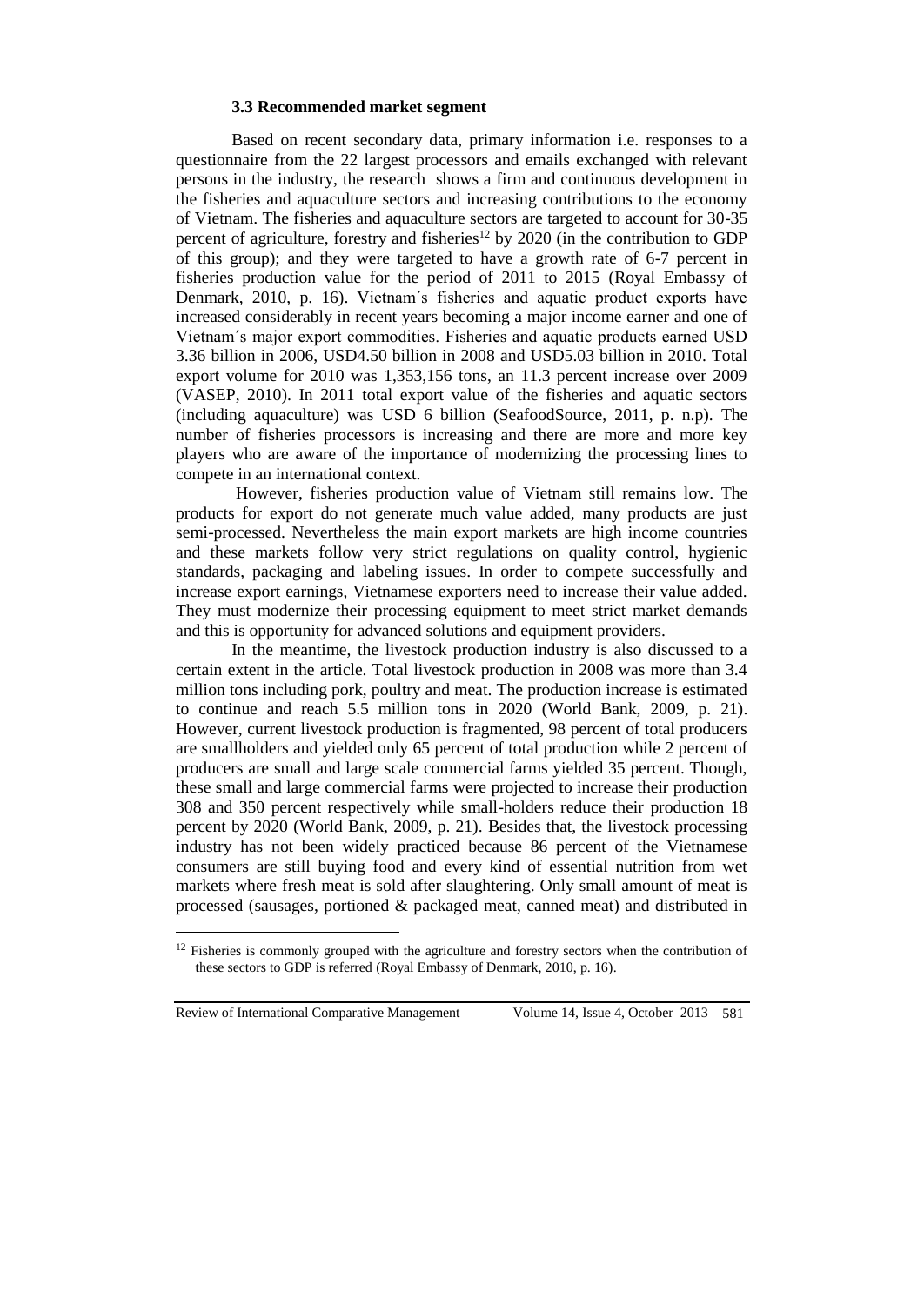supermarkets. However, such distribution channels like supermarkets, hypermarkets, department stores such as, Big C, Metro Cash & Carry, Fivimart, Hapromart grow by 20 percent in the period of 2008 – 2012 (GAIN, 2008, p. 5). This also will encourage further processing for livestock products e.g. steaks, packaged meat, canned food, sausages etc. when they are distributed in these places.

Given the limited data availability this article does not cover and or address all the relevant issues in the fisheries and livestock sectors in Vietnam. However, through this research one can see that the fisheries processing industry is expanding rapidly. In addition to that, exporting fisheries products forces Vietnamese processors to modernize their processing lines and have better quality control systems in order to meet required standards and compete more effectively with international competitors. This fact creates substantial opportunities for advanced processing solution providers to provide its services and products to this market segment immediately. At the same time, those who also provide processing solutions for livestock sector can initiate plans to tap into this segment as their medium and long term strategy.

### **Conclusion**

Through the market research done in this article one can see that Vietnam food processing industry is booming and has a strong growth potential. Within the food processing industry of Vietnam the fisheries sector is regarded as vanguard sector in modernizing and industrializing the processing lines and equipment. This is due to the harsh competition that Vietnamese fisheries processors are faced with when they export to high income international markets. On the other hand the livestock sector still remains less innovative and employs less sophisticated processing lines. This is because the majority of the production in this segment is served for the local consumption. However, the fast pace of economic development in Vietnam and the urbanization in the main cities and nationwide will force the growth of hygienic specialized distribution channels. These channels are, for instance, hypermarkets, departments store, supermarkets like Big C, Metro Cash  $\&$ Carry, Fivimart, Hapromart which were expected to grow 20 percent in the period of 2008 – 2012. Processed and further processed food including livestock products e.g. packaged meat, canned meat, and sausages etc. will be required and become increasingly dominant in these channels. This is an opportunity for advanced processing solution providers to expand operation and increase salve volume in both fisheries and livestock sectors. In summary, the short run growth potential for these providers seem to be in fisheries sector while the medium or long term potential seem to be in livestock sector.

Those companies who wish to enter or expand its business in food processing industry in Vietnam should also bear in mind that funding is identified as main constraint faced by Vietnamese processors. This issue is discussed in detail and alternatives to help solve this issue are also suggested in other articles written by the authors and reference is made to in this article.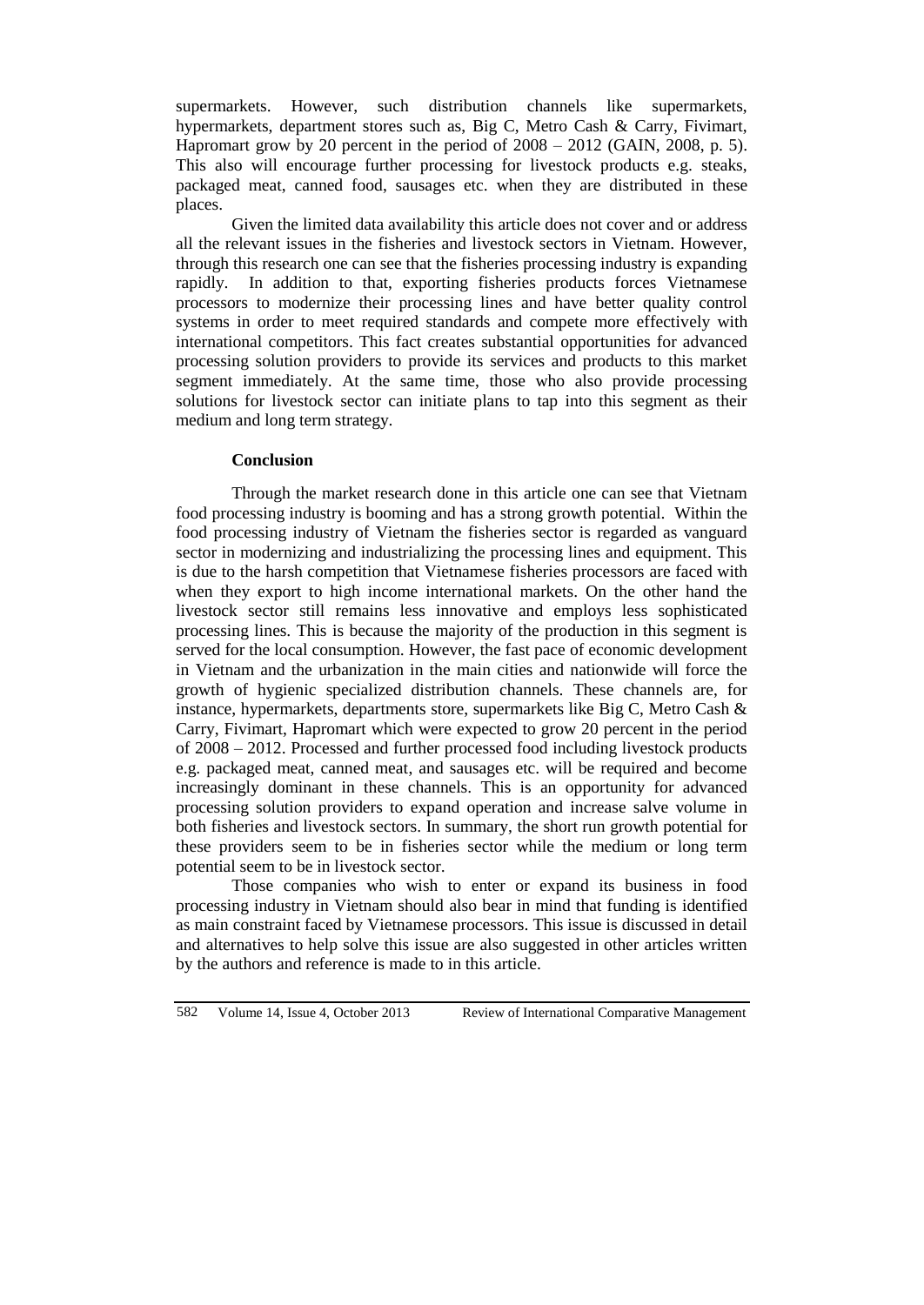# **References**

- 1. AAFC. (2010). *Statistics and Market Information*. Retrieved September 10, 2013, from Agriculture and Agri-Food Canada: http://www.atssea.agr.gc.ca/ase/5682-eng.htm
- 2. Dinh, T. Q., & Hilmarsson, H. T. (2012a). What are the Economics Justifications for the Existence of Export Credit Agencies and How Can They Facilitate Cross Border Trade to Emerging Market Economies? *Journal of Regional Formation and Development Studies*(6), 15-25.
- 3. Dinh, T. Q., & Hilmarsson, H. T. (2012b). Private Sector Export to Emerging Market Economies During Times of Crisis: How Can Export Credit Agencies Help? *Review of International Comparative Management, 13*(1), 167-180.
- 4. Dinh, T. Q., & Hilmarsson, H. T. (2012c). How Can Private Companies Use the Financial Services and Risk Mitigation Instruments Offered by Export Credit Agencies in Emerging Markets? *Proceedings.Project Development - Practice and Perspectives. First International Scientific Conference on Project Management in the Baltic Countries*, 14-25.
- 5. Dinh, T. Q., & Hilmarsson, H. T. (2013, July 3-6). Export credit agencies, cross border trade, times of crisis, and increased value added in emerging economies industrial sectors. *Conference article presented at the 55th Annual Meeting of the Academy of International Business* .
- 6. Dinh, T. X. (2009). Dinh, X.T. (xuantung168@gmail.com) 13 July 2011, RE: Report on Investigation of Component, Productivity and Organization of Pig, Buffalo and Beef Production 2009. Email to Dinh T. O. Buffalo and Beef Production 2009. Email to Dinh T. Q. (quangtrung38@gmail.com). Vietnam.
- 7. FAO. (2005). *Information of Fishery Sector - Vietnam*. Retrieved September 4, 2013, from Food and Agriculture Organization: http://www.fao.org/fi/oldsite/FCP/en/VNM/profile.htm
- 8. FAO. (2008a). *FAOSAT. Exports - Commodities by Country - Vietnam*. Retrieved September 2, 2013, from http://faostat.fao.org/site/342/default.aspx
- 9. FAO. (2008b). *Poultry Production Systems in Vietnam*. Retrieved September 4, 2013, from Food and Agriculture Organization: http://www.fao.org/ docrep/013/al693e/al693e00.pdf
- 10. FAO. (2008c). *Countries by Commodity. Top Production - Indigenous Pigmeat - Vietnam - 2008*. Retrieved September 4, 2013, from fao.org: http://faostat. fao.org/site/339/default.aspx
- 11. FAO. (2009a). *FAOSTAT. Production of Poultry - Vietnam*. Retrieved September 6, 2013, from Food and Agriculture Organization: http://faostat.fao.org/site/569/

DesktopDefault.aspx?PageID=569#ancor

12. FAO. (2009b). *FAOSTAT. Production of Pork - Vietnam*. Retrieved September 6, 2013, from faostat.fao.org: http://faostat.fao.org/site/569/DesktopDefault. aspx?PageID=569#ancor

Review of International Comparative Management Volume 14, Issue 4, October 2013 583